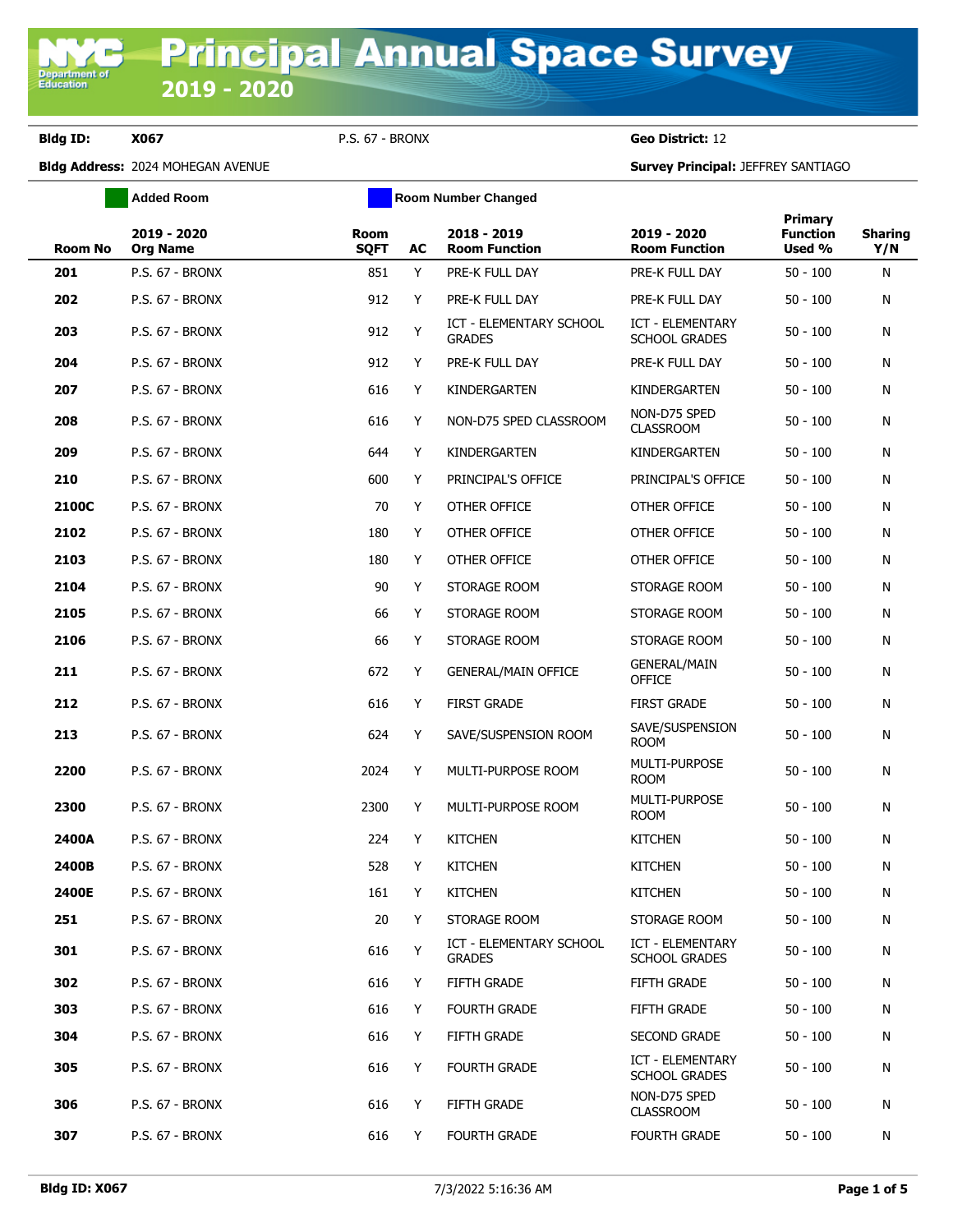**Bldg ID: X067** P.S. 67 - BRONX **Geo District:** 12

|         | <b>Added Room</b>              | <b>Room Number Changed</b> |    |                                          |                                                 |                                      |                       |
|---------|--------------------------------|----------------------------|----|------------------------------------------|-------------------------------------------------|--------------------------------------|-----------------------|
| Room No | 2019 - 2020<br><b>Org Name</b> | Room<br><b>SQFT</b>        | AC | 2018 - 2019<br><b>Room Function</b>      | 2019 - 2020<br><b>Room Function</b>             | Primary<br><b>Function</b><br>Used % | <b>Sharing</b><br>Y/N |
| 308     | P.S. 67 - BRONX                | 616                        | Y  | <b>FIFTH GRADE</b>                       | NON-D75 SPED<br><b>CLASSROOM</b>                | $50 - 100$                           | N                     |
| 309     | <b>P.S. 67 - BRONX</b>         | 616                        | Y  | THIRD GRADE                              | <b>ICT - ELEMENTARY</b><br><b>SCHOOL GRADES</b> | $50 - 100$                           | N                     |
| 310     | <b>P.S. 67 - BRONX</b>         | 336                        | Y  | <b>GENERAL BUILDING SUPPORT</b>          | <b>GENERAL BUILDING</b><br><b>SUPPORT</b>       | $50 - 100$                           | N                     |
| 311     | <b>P.S. 67 - BRONX</b>         | 616                        | Y  | THIRD GRADE                              | THIRD GRADE                                     | $50 - 100$                           | N                     |
| 312     | P.S. 67 - BRONX                | 616                        | Y  | THIRD GRADE                              | <b>SECOND GRADE</b>                             | $50 - 100$                           | N                     |
| 313     | <b>P.S. 67 - BRONX</b>         | 624                        | Y  | <b>FIRST GRADE</b>                       | <b>FIRST GRADE</b>                              | $50 - 100$                           | N                     |
| 314     | P.S. 67 - BRONX                | 616                        | Y  | ICT - ELEMENTARY SCHOOL<br><b>GRADES</b> | ICT - ELEMENTARY<br><b>SCHOOL GRADES</b>        | $50 - 100$                           | N                     |
| 315     | <b>P.S. 67 - BRONX</b>         | 616                        | Y  | <b>SECOND GRADE</b>                      | REGULAR CLASSROOM                               | $50 - 100$                           | N                     |
| 316     | <b>P.S. 67 - BRONX</b>         | 672                        | Y  | <b>SCIENCE LAB</b>                       | <b>SCIENCE LAB</b>                              | $50 - 100$                           | N                     |
| 317     | <b>P.S. 67 - BRONX</b>         | 616                        | Y  | NON-D75 SPED CLASSROOM                   | NON-D75 SPED<br><b>CLASSROOM</b>                | $50 - 100$                           | N                     |
| 318 D   | <b>P.S. 67 - BRONX</b>         | 204                        | Y  | TEACHER'S CAFETERIA                      | <b>TEACHER'S</b><br>CAFETERIA                   | $50 - 100$                           | N                     |
| 318A    | <b>P.S. 67 - BRONX</b>         | 200                        | Y  | NURSE/MEDICAL SUITE                      | NURSE/MEDICAL<br><b>SUITE</b>                   | $50 - 100$                           | N                     |
| 319     | <b>P.S. 67 - BRONX</b>         | 616                        | Y  | ICT - ELEMENTARY SCHOOL<br><b>GRADES</b> | REGULAR CLASSROOM                               | $50 - 100$                           | N                     |
| 351     | <b>P.S. 67 - BRONX</b>         | 20                         | Y  | STORAGE ROOM                             | STORAGE ROOM                                    | $50 - 100$                           | N                     |
| 352     | <b>P.S. 67 - BRONX</b>         | 216                        | Y  | <b>GENERAL BUILDING SUPPORT</b>          | <b>GENERAL BUILDING</b><br><b>SUPPORT</b>       | $50 - 100$                           | N                     |
| 353     | <b>P.S. 67 - BRONX</b>         | 336                        | Y  | <b>FUNDED - MATH</b>                     | <b>FUNDED - MATH</b>                            | $50 - 100$                           | N                     |
| 414     | <b>P.S. 67 - BRONX</b>         | 616                        | Y  | <b>ART ROOM</b>                          | <b>ART ROOM</b>                                 | $50 - 100$                           | N                     |
| 415     | <b>P.S. 67 - BRONX</b>         | 616                        | Y  | <b>SETSS</b>                             | <b>SETSS</b>                                    | $50 - 100$                           | N                     |
| 416     | <b>P.S. 67 - BRONX</b>         | 616                        | Y  | MULTI-PURPOSE CLASSROOM                  | MULTI-PURPOSE<br><b>CLASSROOM</b>               | $50 - 100$                           | N                     |
| 417     | <b>P.S. 67 - BRONX</b>         | 616                        | Y  | <b>COMPUTER LAB</b>                      | <b>COMPUTER LAB</b>                             | $50 - 100$                           | N                     |
| 418     | <b>P.S. 67 - BRONX</b>         | 616                        | Y  | <b>SECOND GRADE</b>                      | MULTI-PURPOSE<br><b>CLASSROOM</b>               | $50 - 100$                           | N                     |
| 419     | <b>P.S. 67 - BRONX</b>         | 616                        | Y  | NON-D75 SPED CLASSROOM                   | MULTI-PURPOSE<br><b>CLASSROOM</b>               | $50 - 100$                           | N                     |
| 510     | <b>P.S. 67 - BRONX</b>         | 936                        | Y  | <b>VACANT</b>                            | D75 SPED<br><b>CLASSROOM</b>                    | $50 - 100$                           | N                     |
| 510A    | <b>P.S. 67 - BRONX</b>         | 253                        | Y  | <b>VACANT</b>                            | D75 SPED<br><b>CLASSROOM</b>                    | $50 - 100$                           | N                     |
| 511     | P.S. 67 - BRONX                | 616                        | Y  | <b>VACANT</b>                            | D75 SPED<br><b>CLASSROOM</b>                    | $50 - 100$                           | N                     |
| 512     | <b>P.S. 67 - BRONX</b>         | 644                        | Y  | <b>VACANT</b>                            | D75 SPED<br><b>CLASSROOM</b>                    | $50 - 100$                           | N                     |
| 513     | P.S. 67 - BRONX                | 672                        | Y  | <b>VACANT</b>                            | D75 SPED<br><b>CLASSROOM</b>                    | $50 - 100$                           | N                     |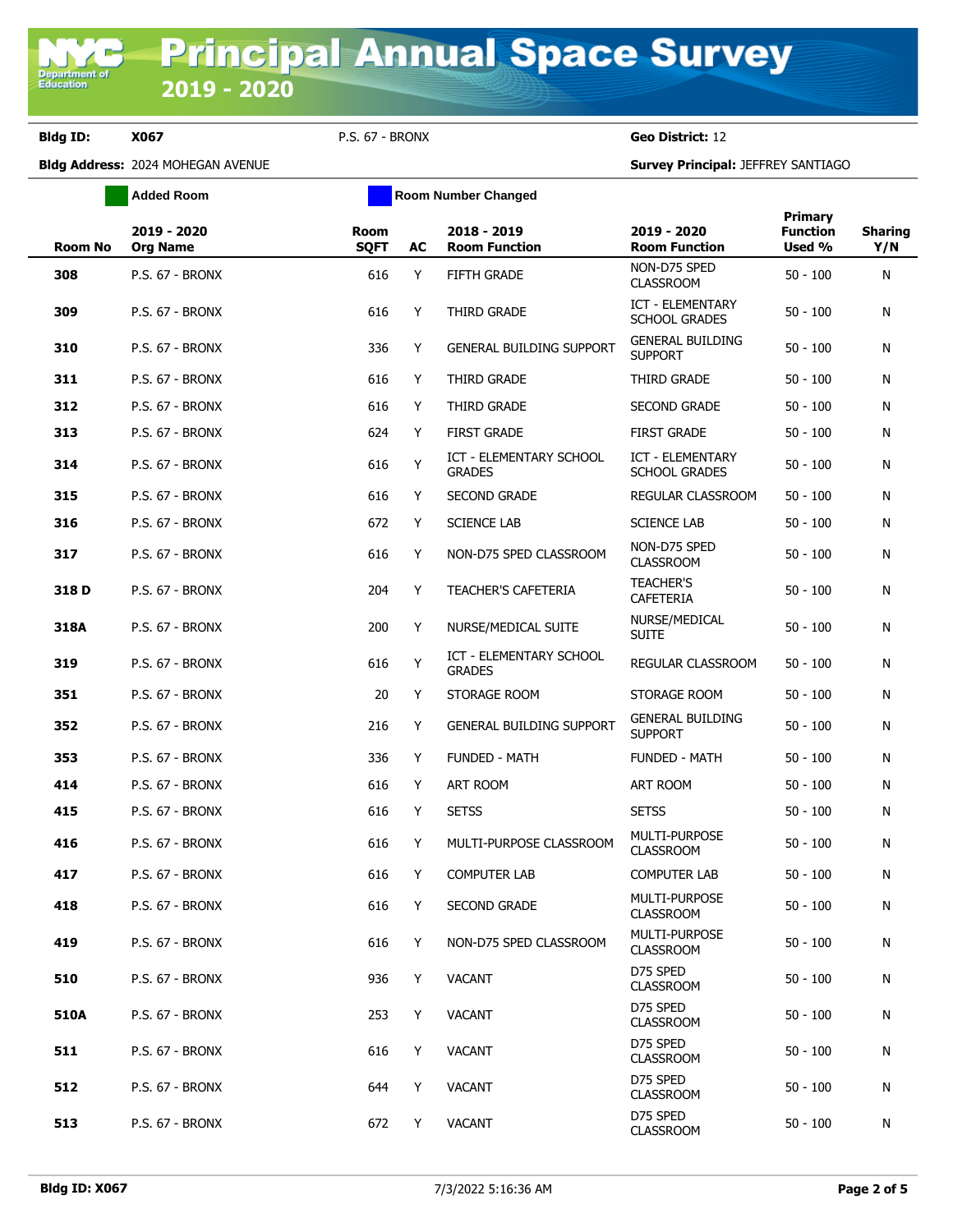**Bldg ID: X067** P.S. 67 - BRONX **Geo District:** 12

|               | <b>Added Room</b>              |                            |    | <b>Room Number Changed</b>            |                                           |                                             |                       |
|---------------|--------------------------------|----------------------------|----|---------------------------------------|-------------------------------------------|---------------------------------------------|-----------------------|
| Room No       | 2019 - 2020<br><b>Org Name</b> | <b>Room</b><br><b>SQFT</b> | AC | $2018 - 2019$<br><b>Room Function</b> | 2019 - 2020<br><b>Room Function</b>       | <b>Primary</b><br><b>Function</b><br>Used % | <b>Sharing</b><br>Y/N |
| 514           | <b>P.S. 67 - BRONX</b>         | 616                        | Y  | <b>VACANT</b>                         | D75 SPED<br><b>CLASSROOM</b>              | $50 - 100$                                  | N                     |
| 515           | P.S. 67 - BRONX                | 616                        | Y  | <b>VACANT</b>                         | D75 SPED<br><b>CLASSROOM</b>              | $50 - 100$                                  | N                     |
| 516           | P.S. 67 - BRONX                | 550                        | Y  | <b>VACANT</b>                         | D75 SPED<br><b>CLASSROOM</b>              | $50 - 100$                                  | N                     |
| 517           | P.S. 67 - BRONX                | 550                        | Y  | <b>VACANT</b>                         | D75 SPED<br><b>CLASSROOM</b>              | $50 - 100$                                  | N                     |
| 518           | P.S. 67 - BRONX                | 550                        | Y  | <b>VACANT</b>                         | D75 SPED<br><b>CLASSROOM</b>              | $50 - 100$                                  | N                     |
| 519           | <b>P.S. 67 - BRONX</b>         | 480                        | Y  | <b>VACANT</b>                         | D75 SPED<br><b>CLASSROOM</b>              | $50 - 100$                                  | N                     |
| <b>AUD</b>    | P.S. 67 - BRONX                | 5280                       | Y  | <b>AUDITORIUM</b>                     | <b>AUDITORIUM</b>                         | $50 - 100$                                  | N                     |
| <b>B1</b>     | <b>P.S. 67 - BRONX</b>         | 4644                       | Y  | <b>GYMNASIUM</b>                      | <b>GYMNASIUM</b>                          | $50 - 100$                                  | N                     |
| <b>BOILER</b> | P.S. 67 - BRONX                | 6075                       | Y  | <b>GENERAL BUILDING SUPPORT</b>       | <b>GENERAL BUILDING</b><br><b>SUPPORT</b> | $50 - 100$                                  | N                     |
| <b>CAF</b>    | P.S. 67 - BRONX                | 3721                       | Y  | STUDENT CAFETERIA                     | STUDENT CAFETERIA                         | $50 - 100$                                  | N                     |
| <b>GBS</b>    | P.S. 67 - BRONX                | 2928                       | Y  | <b>GENERAL BUILDING SUPPORT</b>       | <b>GENERAL BUILDING</b><br><b>SUPPORT</b> | $50 - 100$                                  | N                     |
| 401           | X010 SPED - BRONX              | 621                        | Y  |                                       | <b>VACANT</b>                             |                                             | N                     |
| 402           | X010 SPED - BRONX              | 644                        | Y  |                                       | <b>GENERAL BUILDING</b><br><b>SUPPORT</b> |                                             | N                     |
| 403           | X010 SPED - BRONX              | 594                        | Y  |                                       | <b>VACANT</b>                             |                                             | N                     |
| 404           | X010 SPED - BRONX              | 644                        | Y  |                                       | <b>GENERAL BUILDING</b><br><b>SUPPORT</b> |                                             | N                     |
| 405           | X010 SPED - BRONX              | 644                        | Y  |                                       | D75 SPED<br><b>CLASSROOM</b>              |                                             | N                     |
| 406           | X010 SPED - BRONX              | 644                        | Y  |                                       | D75 SPED<br><b>CLASSROOM</b>              |                                             | N                     |
| 407           | X010 SPED - BRONX              | 616                        | Y  |                                       | D75 SPED<br><b>CLASSROOM</b>              |                                             | N                     |
| 408           | X010 SPED - BRONX              | 616                        | Y  |                                       | D75 SPED<br><b>CLASSROOM</b>              |                                             | N                     |
| 409           | X010 SPED - BRONX              | 644                        | Y  |                                       | D75 SPED<br><b>CLASSROOM</b>              |                                             | N                     |
| 410           | X010 SPED - BRONX              | 336                        | Y  |                                       | D75 SPED<br><b>CLASSROOM</b>              |                                             | N                     |
| 411           | X010 SPED - BRONX              | 616                        | Y  |                                       | <b>FUNDED - ESL</b>                       |                                             | N                     |
| 412           | X010 SPED - BRONX              | 616                        | Y  |                                       | D75 SPED<br><b>CLASSROOM</b>              |                                             | N                     |
| 413           | X010 SPED - BRONX              | 624                        | Υ  |                                       | D75 SPED<br><b>CLASSROOM</b>              |                                             | N                     |
| 451           | X010 SPED - BRONX              | 66                         | Y  |                                       | STORAGE ROOM                              |                                             | N                     |
| 452           | X010 SPED - BRONX              | 216                        | Υ  |                                       | D75 SPED<br><b>CLASSROOM</b>              |                                             | N                     |
| 455           | X010 SPED - BRONX              | 136                        | Y  |                                       | D75 SPED<br><b>CLASSROOM</b>              |                                             | N                     |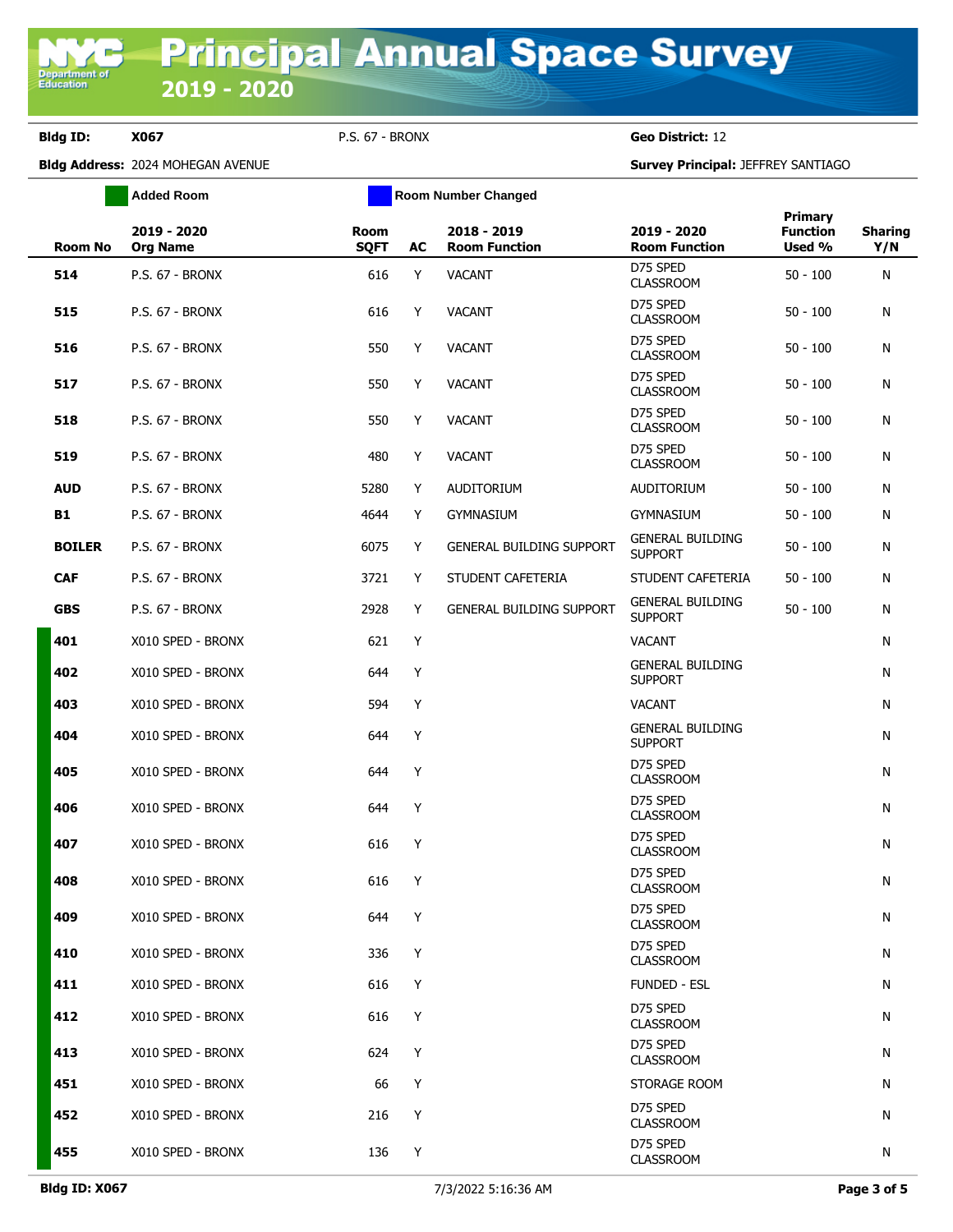**Department o**<br>Education

**Bldg ID: X067** P.S. 67 - BRONX **Geo District:** 12

|                | <b>Added Room</b>                                                                                                                                                                            |                     |           | <b>Room Number Changed</b>          |                                     |                                      |                       |
|----------------|----------------------------------------------------------------------------------------------------------------------------------------------------------------------------------------------|---------------------|-----------|-------------------------------------|-------------------------------------|--------------------------------------|-----------------------|
| <b>Room No</b> | 2019 - 2020<br><b>Org Name</b>                                                                                                                                                               | Room<br><b>SOFT</b> | <b>AC</b> | 2018 - 2019<br><b>Room Function</b> | 2019 - 2020<br><b>Room Function</b> | Primary<br><b>Function</b><br>Used % | <b>Sharing</b><br>Y/N |
| 456            | X010 SPED - BRONX                                                                                                                                                                            | 96                  | Y         |                                     | D75 SPED<br><b>CLASSROOM</b>        |                                      | N                     |
| 501            | X010 SPED - BRONX                                                                                                                                                                            | 2915                | Y         |                                     | <b>GYMNASIUM</b>                    |                                      | N                     |
| 505            | X010 SPED - BRONX                                                                                                                                                                            | 672                 | Y         |                                     | D75 SPED<br><b>CLASSROOM</b>        |                                      | N                     |
| 506            | X010 SPED - BRONX                                                                                                                                                                            | 594                 | Y         |                                     | D75 SPED<br><b>CLASSROOM</b>        |                                      | N                     |
| 507            | X010 SPED - BRONX                                                                                                                                                                            | 616                 | Y         |                                     | D75 SPED<br><b>CLASSROOM</b>        |                                      | N                     |
| 508            | X010 SPED - BRONX                                                                                                                                                                            | 792                 | Y         |                                     | D75 SPED<br><b>CLASSROOM</b>        |                                      | N                     |
| 509            | X010 SPED - BRONX                                                                                                                                                                            | 616                 | Y         |                                     | D75 SPED<br><b>CLASSROOM</b>        |                                      | N                     |
| 520            | X010 SPED - BRONX                                                                                                                                                                            | 200                 | Y         |                                     | STORAGE ROOM                        |                                      | N                     |
| 551            | X010 SPED - BRONX                                                                                                                                                                            | 66                  | Y         |                                     | STORAGE ROOM                        |                                      | N                     |
| 554            | X010 SPED - BRONX                                                                                                                                                                            | 216                 | Y         |                                     | STORAGE ROOM                        |                                      | N                     |
| GYM "A"        | X010 SPED - BRONX                                                                                                                                                                            | 88                  | Y         |                                     | <b>FUNDED - OTHER</b>               |                                      | N                     |
| GYM "B"        | X010 SPED - BRONX                                                                                                                                                                            | 170                 | Y         |                                     | <b>TEACHER'S ROOM</b>               |                                      | N                     |
|                | How many hallway bathrooms for students are there in your building?                                                                                                                          |                     |           |                                     |                                     | 10                                   |                       |
|                | Are any of the student bathrooms being shared by multiple schools?                                                                                                                           |                     |           |                                     |                                     | N                                    |                       |
|                | Are all the student bathrooms open throughout the day?                                                                                                                                       |                     |           |                                     |                                     | Y                                    |                       |
|                | Please identify the number of non-instructional spaces, not reported above, being used for<br>instructional purposes, academic intervention services, or therapeutic or counseling services: |                     |           |                                     |                                     | 0                                    |                       |
|                | Are any of those non-instructional spaces being shared?                                                                                                                                      |                     |           |                                     |                                     | N                                    |                       |